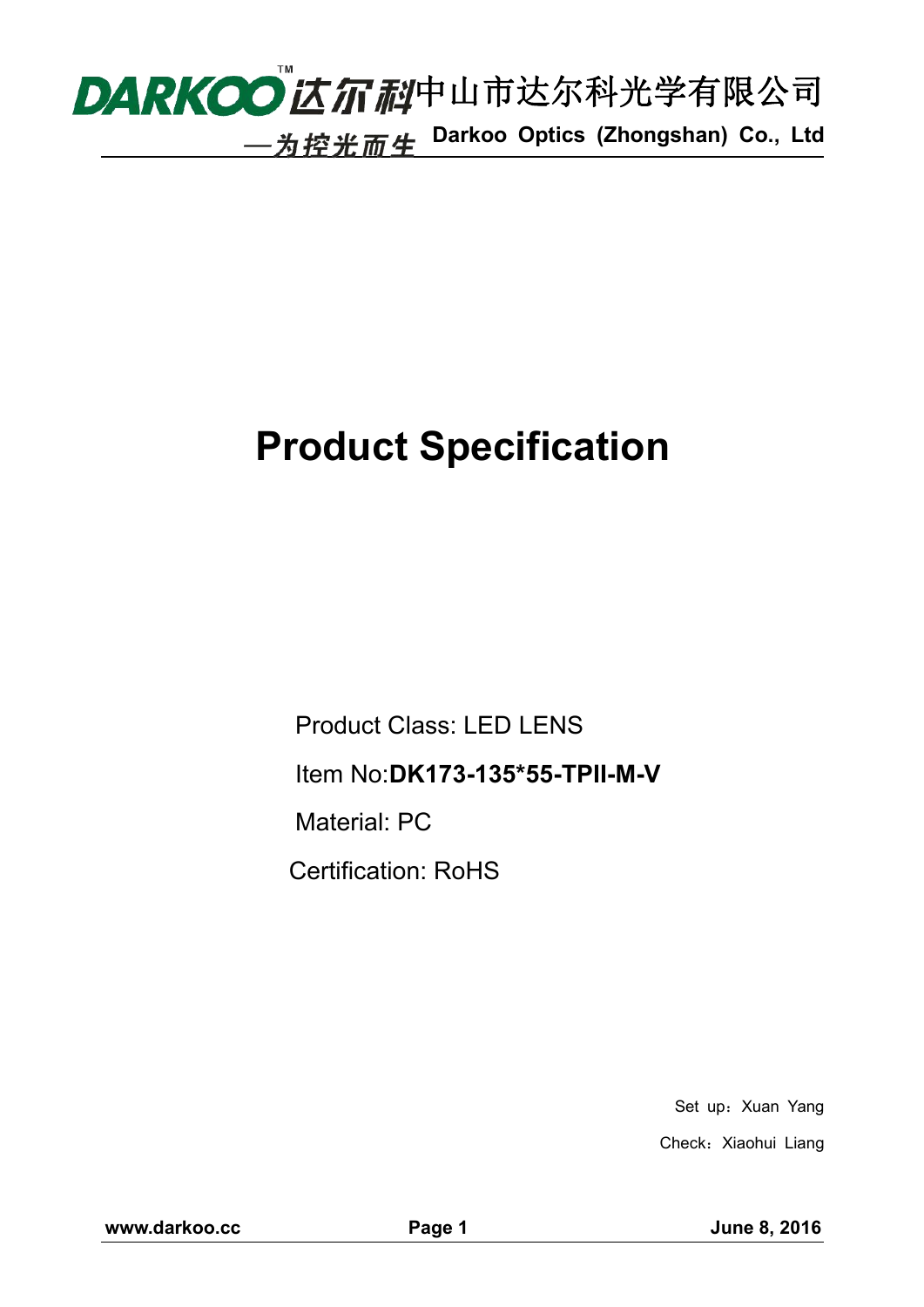# DARKOO 乙尔利中山市达尔科光学有限公司 **Darkoo Optics (Zhongshan) Co., Ltd**

### **Content**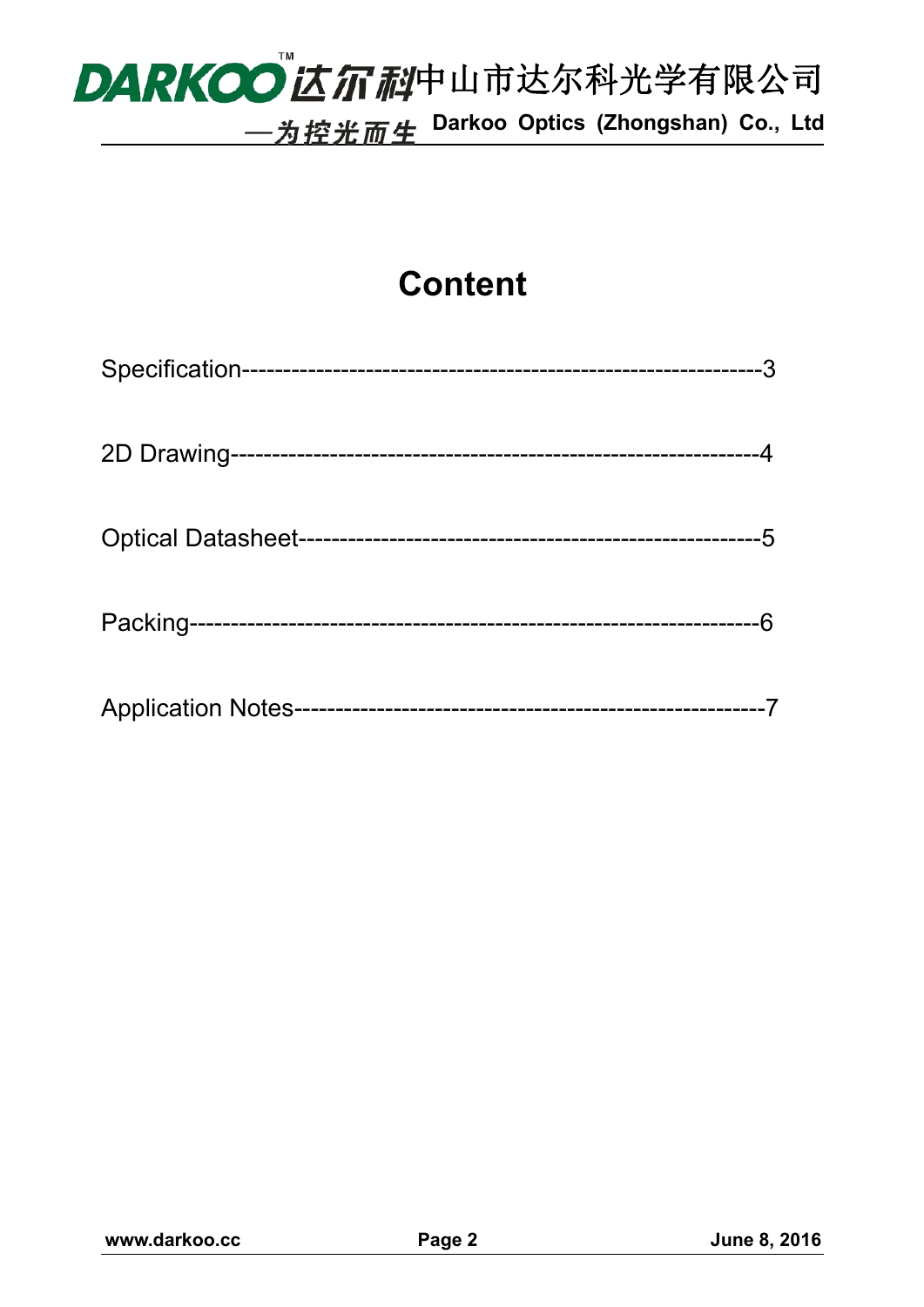# DARKOO 乙尔利中山市达尔科光学有限公司

**Darkoo Optics (Zhongshan) Co., Ltd**

### **Specification**

| <b>Item No</b>        | <b>Picture</b> | <b>Size</b>                                                      | <b>Matched</b><br><b>LED</b> | <b>Lighting</b><br><b>Application</b> |  |
|-----------------------|----------------|------------------------------------------------------------------|------------------------------|---------------------------------------|--|
| DK173-135*55-TPII-M-V | <b>DAINED</b>  | Diameter:<br>$Φ173*71.4mm2$<br>Height:9mm<br><b>FWHM:135*55°</b> | 3535                         | streetlight                           |  |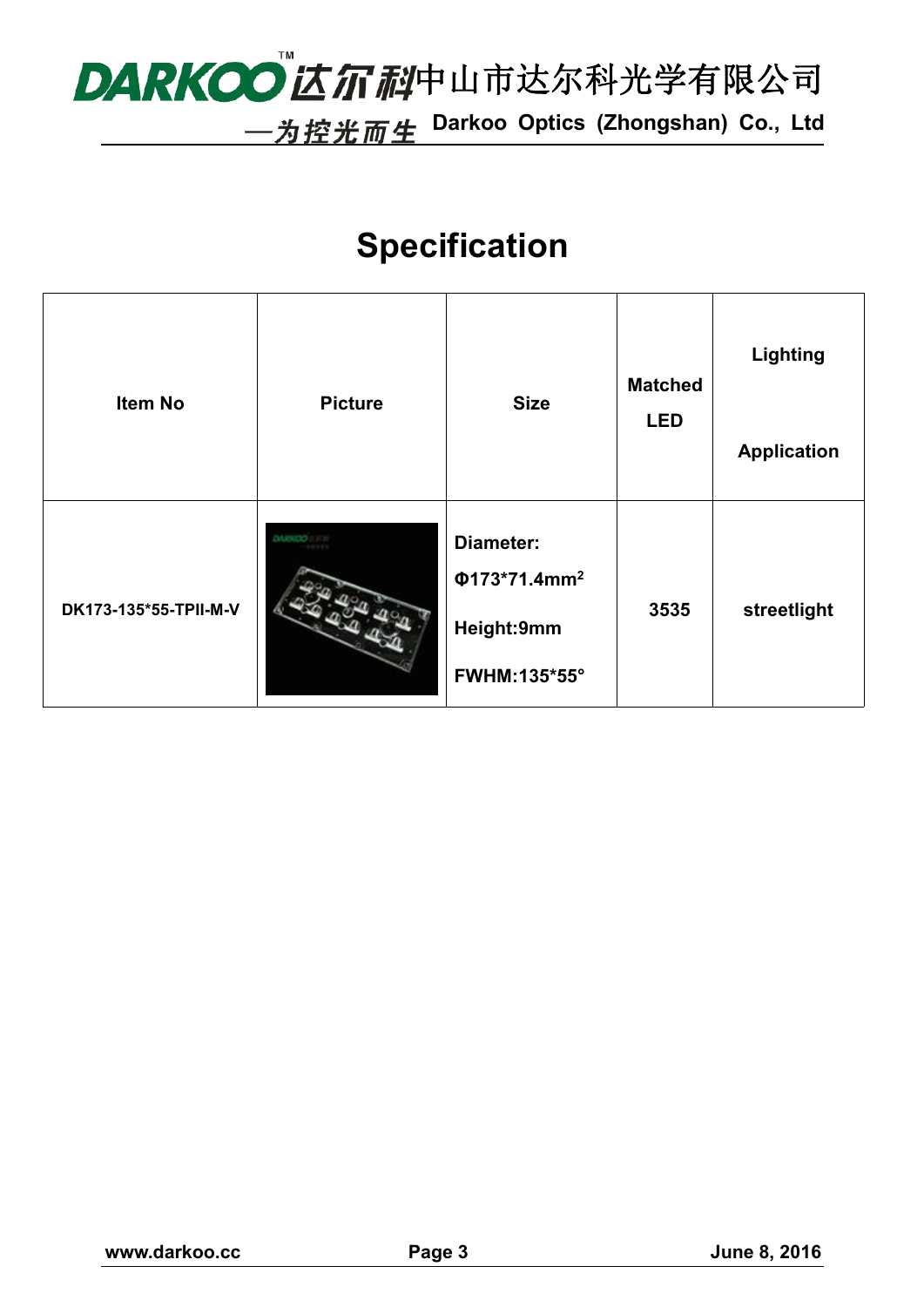

### **Drawing**



**www.darkoo.cc Page 4 June 8,2016**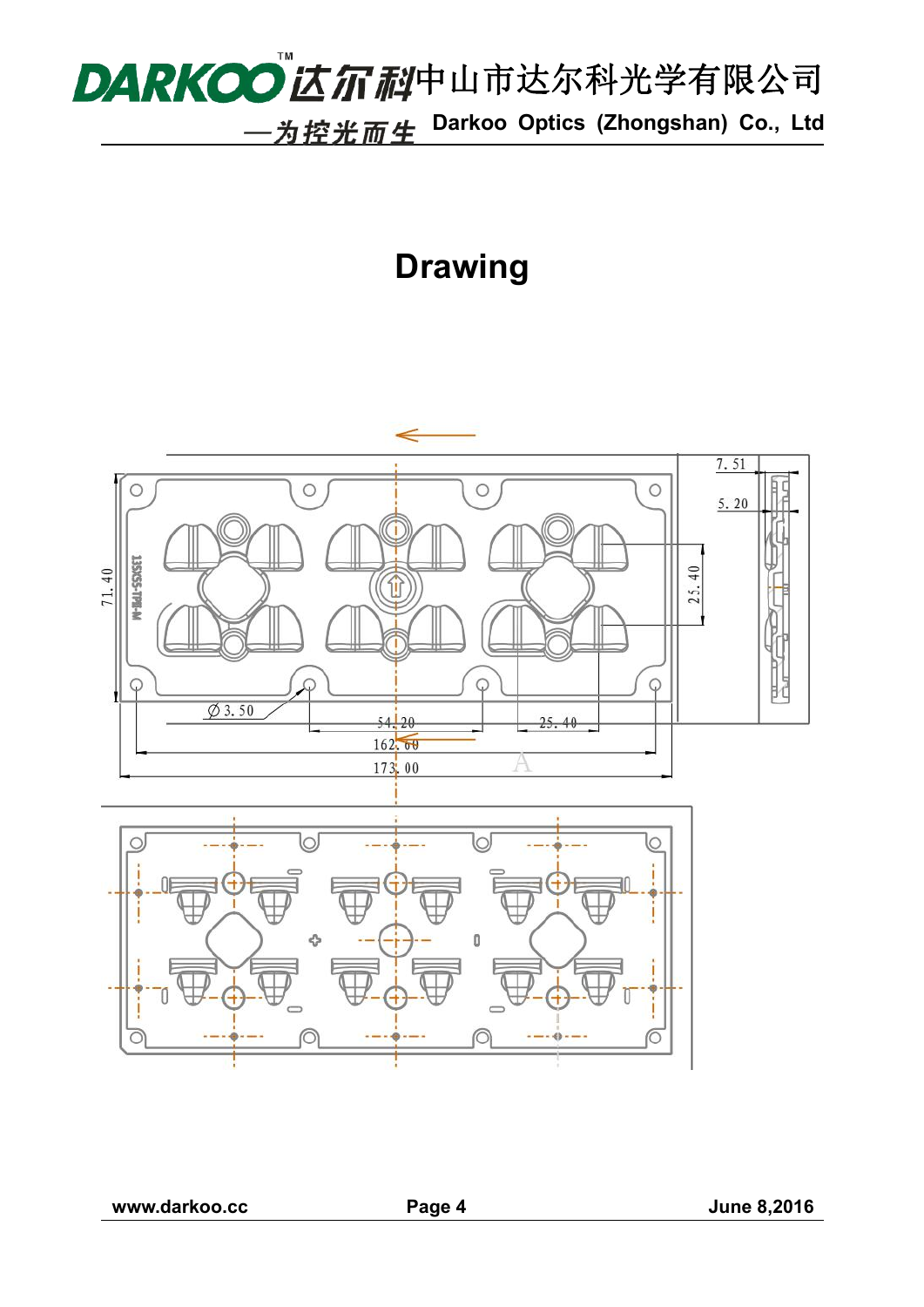

**Darkoo Optics (Zhongshan) Co., Ltd**

### **Optical Test Report**

#### 产品特征

灯具种类: 灯具制造厂商: 达尔科光学 光源光通量: 3929.7 lm 灯具宽度(mm): 0 mm 电压: 223.3 V 功率: 42.20 W

光源个数: 1 灯具长度(mm): 0 mm 灯具高度(mm): 0 mm 电流: 0.336 A 功率因数: 0.562

#### 光度结果

灯具CIE分类: 直接型 额定光通量: 3929.7 lm 灯具光通量: 3929.7 lm 灯具效率: 100.00% 下射光通量比: 100.00% 上射光通量比: 0.00% 水平扩散角(10%, 25%, 50%, 75%): H150.2, H123.3, H54, H45.4 垂直扩散角(10%, 25%, 50%, 75%): V153.8, V146.4, V143.2, V140.4 灯具光效等级(LER): 93 中心光强: 1067.47 cd 峰值光强: 2410.29 cd 峰值光强位置: H75 V68

灯具实物照片

配光曲线

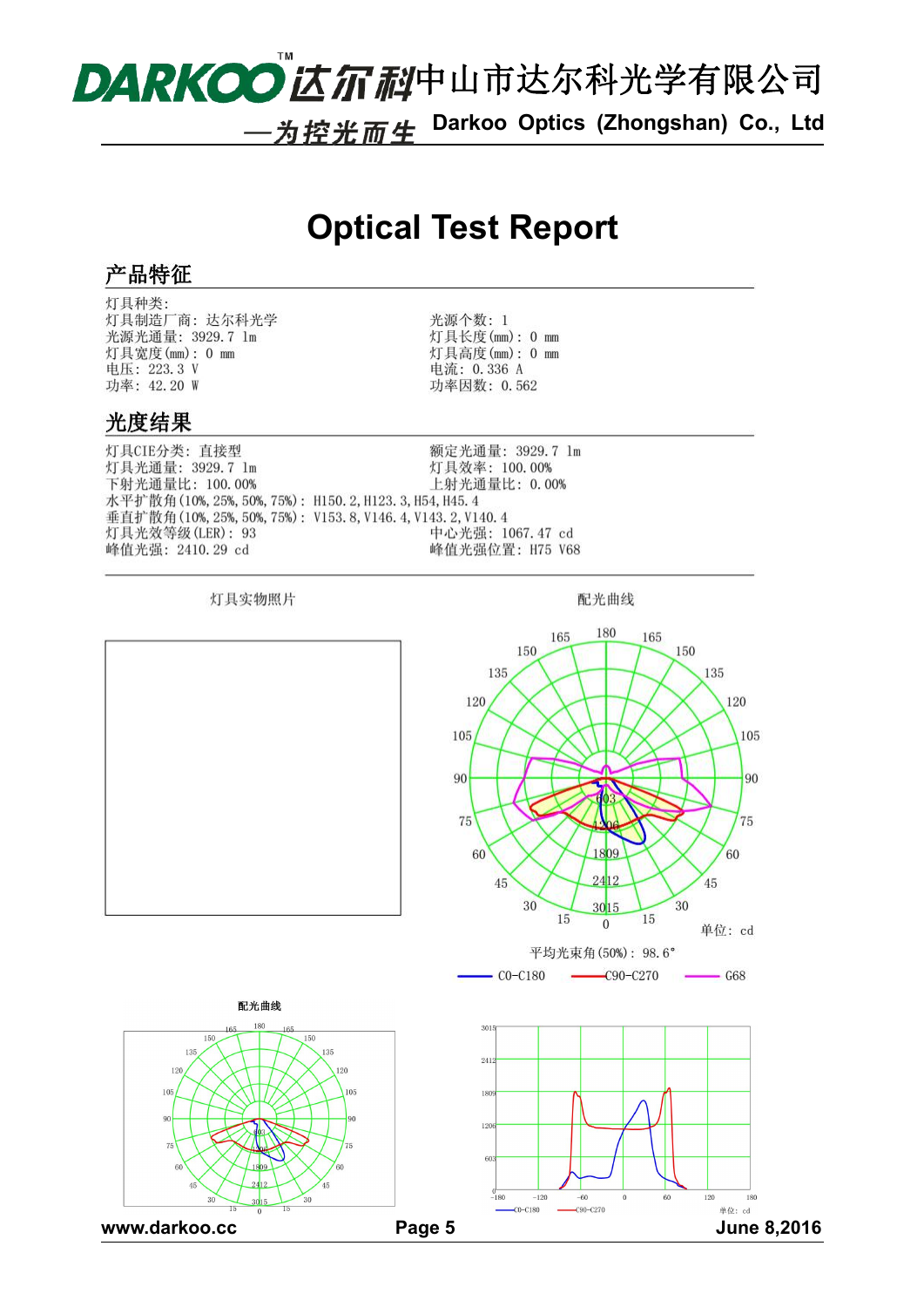# DARKOO 乙尔利中山市达尔科光学有限公司

**Darkoo Optics (Zhongshan) Co., Ltd**

### **Packing**

| Material         | Size                        | Packing Instruction |  |
|------------------|-----------------------------|---------------------|--|
| White paper      | White paper                 |                     |  |
| EPE              | $EPE(315*240)mm$            | $60$ PCS/1 Box      |  |
| White Paperboard | A $\frac{400g}{310*230/mm}$ | 4 Box/1 Carton      |  |
| Box              | $320*245*115/mm$            |                     |  |
| Carton           | $505*330*255/mm$<br>$A = B$ |                     |  |